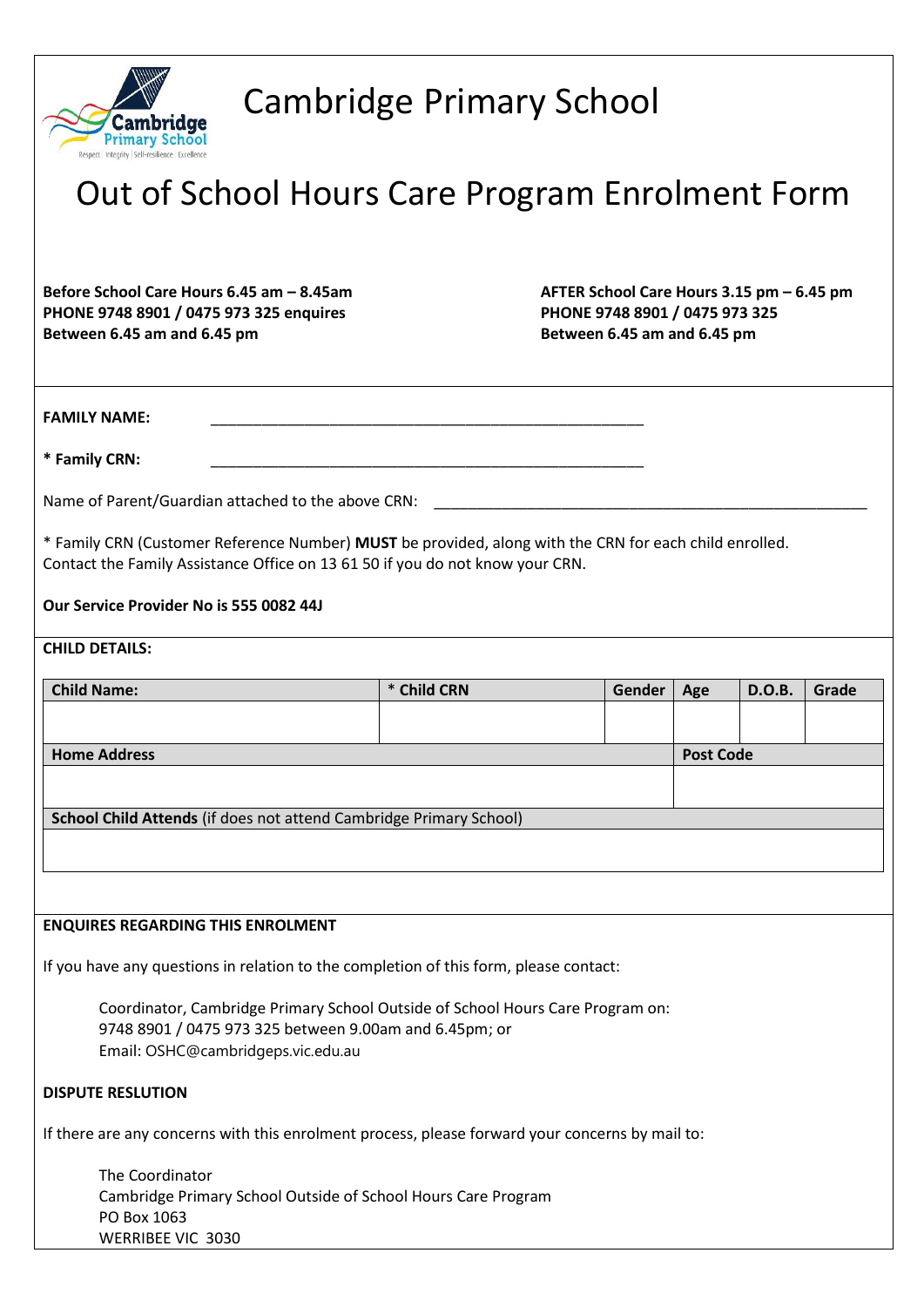## **CONTACT DETAILS:**

#### **Parent/Guardian No. 1:**

| <b>Name</b>                       |          | <b>DOB</b>                | <b>Relationship to child</b>                   |          | <b>Place of Work</b> |
|-----------------------------------|----------|---------------------------|------------------------------------------------|----------|----------------------|
|                                   |          |                           |                                                |          |                      |
| <b>Mobile No.</b>                 | Home No. |                           |                                                | Work No. |                      |
|                                   |          |                           |                                                |          |                      |
| Home Address (including postcode) |          |                           |                                                |          |                      |
|                                   |          |                           |                                                |          |                      |
| <b>Email Address</b>              |          |                           | How would you like to receive your statements? |          |                      |
|                                   |          | $\Box$ Email $\Box$ Print |                                                |          |                      |

#### **Parent/Guardian No. 2:**

| <b>Name</b>                       |          | <b>DOB</b> | <b>Relationship to child</b> |          | <b>Place of Work</b> |
|-----------------------------------|----------|------------|------------------------------|----------|----------------------|
|                                   |          |            |                              |          |                      |
| Mobile No.                        | Home No. |            |                              | Work No. |                      |
|                                   |          |            |                              |          |                      |
| Home Address (including postcode) |          |            |                              |          |                      |
|                                   |          |            |                              |          |                      |

## **Emergency / Authorised Contacts**

Please list below the details of those persons who you have authorised as emergency contacts for the child. This list may be amended at any time. In the event that the parent/guardian cannot be contacted the persons listed below, will be contacted in relation to the following scenarios, where the specific authorisation has been given. **A minimum of two emergency contacts are required**

| <b>Name</b> |                                                                                                   | <b>Contact details (Address/Phone)</b>                                      |  | <b>Relationship to Child</b> |                 |  |
|-------------|---------------------------------------------------------------------------------------------------|-----------------------------------------------------------------------------|--|------------------------------|-----------------|--|
|             |                                                                                                   | <b>Address:</b>                                                             |  |                              |                 |  |
|             |                                                                                                   |                                                                             |  |                              |                 |  |
|             | Ph:                                                                                               |                                                                             |  |                              |                 |  |
| 1.          | Authorised to collect [Authorised Nominee] (please ensure they bring their photo identification). |                                                                             |  |                              | NO <sub>1</sub> |  |
| 2.          | Notification in the event of an emergency.                                                        |                                                                             |  | YES <sub>[</sub>             | NO <sub>1</sub> |  |
| З.          | Authorised to consent to medical treatment.                                                       |                                                                             |  |                              | NO <sub>1</sub> |  |
| 4.          | Authorised for the administration of medication.                                                  |                                                                             |  |                              | NO <sub>1</sub> |  |
| 5.          |                                                                                                   | Authorised to authorise an Educator to take the child outside the premises. |  | YES [                        | NO              |  |

| <b>Name</b> |                                                                                                   | <b>Contact details (Address/Phone)</b>                                      |  | <b>Relationship to Child</b> |                 |  |
|-------------|---------------------------------------------------------------------------------------------------|-----------------------------------------------------------------------------|--|------------------------------|-----------------|--|
|             | <b>Address:</b>                                                                                   |                                                                             |  |                              |                 |  |
|             |                                                                                                   |                                                                             |  |                              |                 |  |
|             | Ph:                                                                                               |                                                                             |  |                              |                 |  |
| 1.          | Authorised to collect [Authorised Nominee] (please ensure they bring their photo identification). |                                                                             |  |                              | NO <sub>1</sub> |  |
| 2.          | Notification in the event of an emergency.                                                        |                                                                             |  |                              | NO <sub>1</sub> |  |
| з.          | Authorised to consent to medical treatment.                                                       |                                                                             |  |                              | NO <sub>1</sub> |  |
| 4.          | Authorised for the administration of medication.                                                  |                                                                             |  |                              | NO <sub>1</sub> |  |
| 5.          |                                                                                                   | Authorised to authorise an Educator to take the child outside the premises. |  | YES <sub>[</sub>             | NO <sub>1</sub> |  |

## **CUSTODY RESTRICTIONS**

| Is there an Access Alert for the Student? (Tick) |                    | <b>YES</b> $\Box$ (If Yes, then complete the following<br>questions and present a current copy of the<br>document to OSHC.) | NO <sub>0</sub> |                 |
|--------------------------------------------------|--------------------|-----------------------------------------------------------------------------------------------------------------------------|-----------------|-----------------|
| <b>Access Type: (tick)</b>                       | $\Box$ Court Order | □ Family Law Order<br>$\Box$ Restraining Order                                                                              |                 | $\square$ Other |
| <b>Describe any Access Restriction:</b>          |                    |                                                                                                                             |                 |                 |
|                                                  |                    |                                                                                                                             |                 |                 |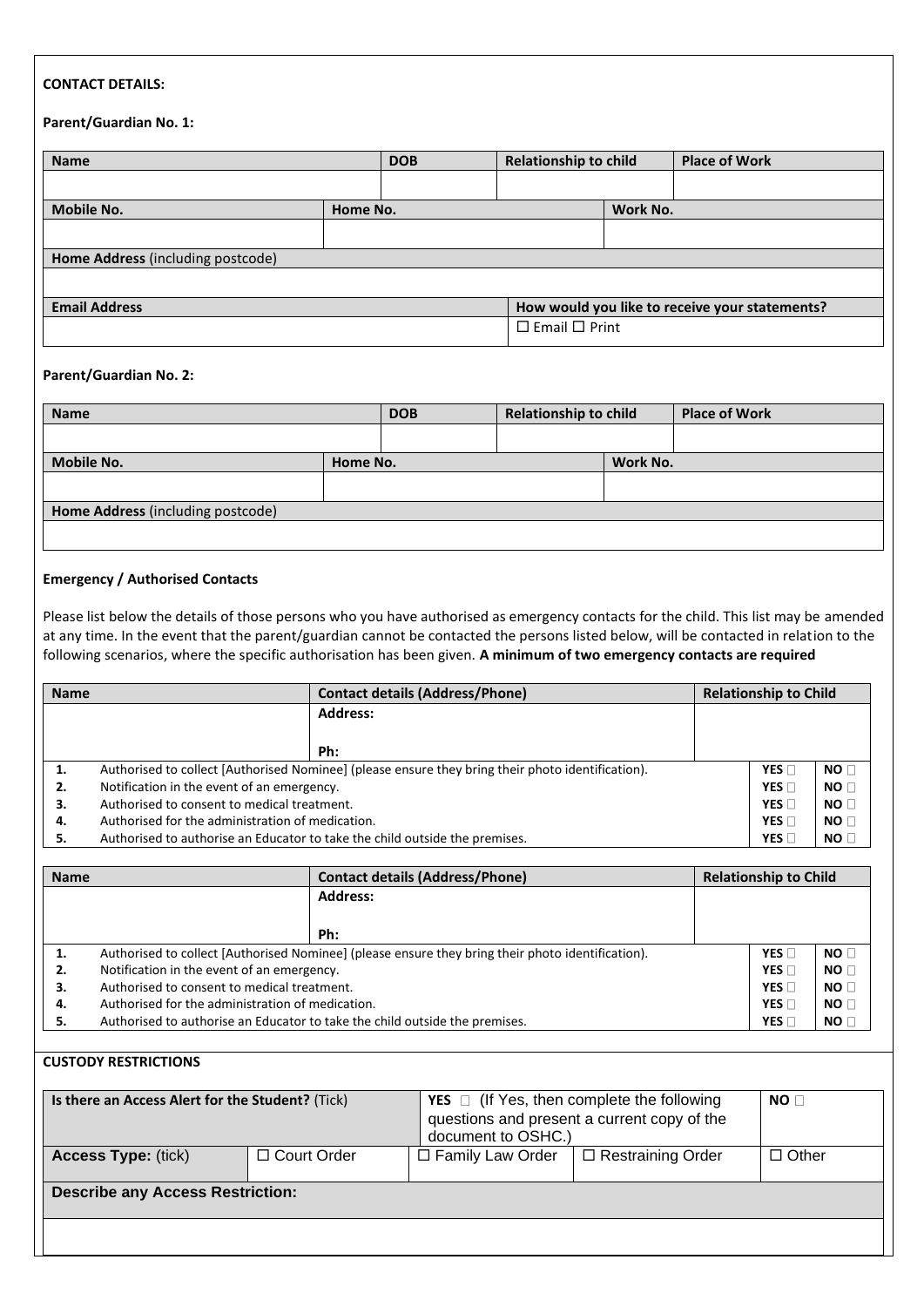## **PRIORITY OF ACCESS**

| Is your child attending the Program because of work, training or study? | <b>YES</b> | NO [      |
|-------------------------------------------------------------------------|------------|-----------|
| Is your child in a family that includes a disabled person?              | <b>YES</b> | NO [      |
| Are you a single parent?                                                | <b>YES</b> | NO I      |
| Is your child in a socially isolated family?                            | <b>YES</b> | <b>NO</b> |

## **ENROLMENT POLICY**

Cambridge Primary School Out of School Hours Care Program endeavours to provide to families, fair and equitable access to the Program. All enrolments will be prioritised as follows:

- Priority 1 Child/children at risk of abuse or neglect and families in crisis
- Priority 2 Families with work, training or study-related commitments.
- Priority 3 All other enrolments

## **BOOKINGS**

Type of care you require: **Casual Permanent** 

 $\Box$ 

If you require a Permanent booking for your child, please circle the day or days required below including the starting date as well as indicating whether you require Before School Care (BSC) or After School Care (ASC) or both.

| <b>Starting Date</b> | Monday   | Tuesday  | Wednesday | Thursday | Friday   |
|----------------------|----------|----------|-----------|----------|----------|
|                      | (Circle) | (Circle) | (Circle)  | (Circle) | (Circle) |
|                      | BSC/ASC  | BSC/ASC  | BSC/ASC   | BSC/ASC  | BSC/ASC  |

#### **CULTURAL BACKGROUND**

|                                                                                                                                                                                                                                                                   | YES/NO                 | <b>DETAILS</b> |
|-------------------------------------------------------------------------------------------------------------------------------------------------------------------------------------------------------------------------------------------------------------------|------------------------|----------------|
| Is your child of Aboriginal and/or Torres Strait Islander descent?                                                                                                                                                                                                | YES $\Box$ / NO $\Box$ |                |
| Does your family have a non-English speaking background?                                                                                                                                                                                                          | YES $\Box$ / NO $\Box$ |                |
| What is the main language spoken at home?                                                                                                                                                                                                                         |                        |                |
| What is the cultural background of your family?                                                                                                                                                                                                                   |                        |                |
| Does your child have any specific cultural or religious requirements?<br>If yes, please specify                                                                                                                                                                   | YES $\Box$ / NO $\Box$ |                |
| Is there any other additional information that you would like the service<br>to know about your child? (eg excessive fears, favourite activities,<br>celebrations, or festivities you do or do not want your child to participate<br>in). If yes, please specify. | YES $\Box$ / NO $\Box$ |                |
| Do you have any skills or interests that you would like to share with the<br>service? If yes, please specify.                                                                                                                                                     | YES $\Box$ / NO $\Box$ |                |

## **DIETARY REQUIREMENTS**

| Does your child have any dietary restrictions? | YES $\Box$ / NO $\Box$ | No meat                            |
|------------------------------------------------|------------------------|------------------------------------|
|                                                |                        | No chicken                         |
|                                                |                        | No fish                            |
|                                                |                        | No beef                            |
|                                                |                        | No pork                            |
|                                                |                        | Halal                              |
|                                                |                        | Products that contain beef extract |
|                                                |                        | Other - Please specify:            |
|                                                |                        |                                    |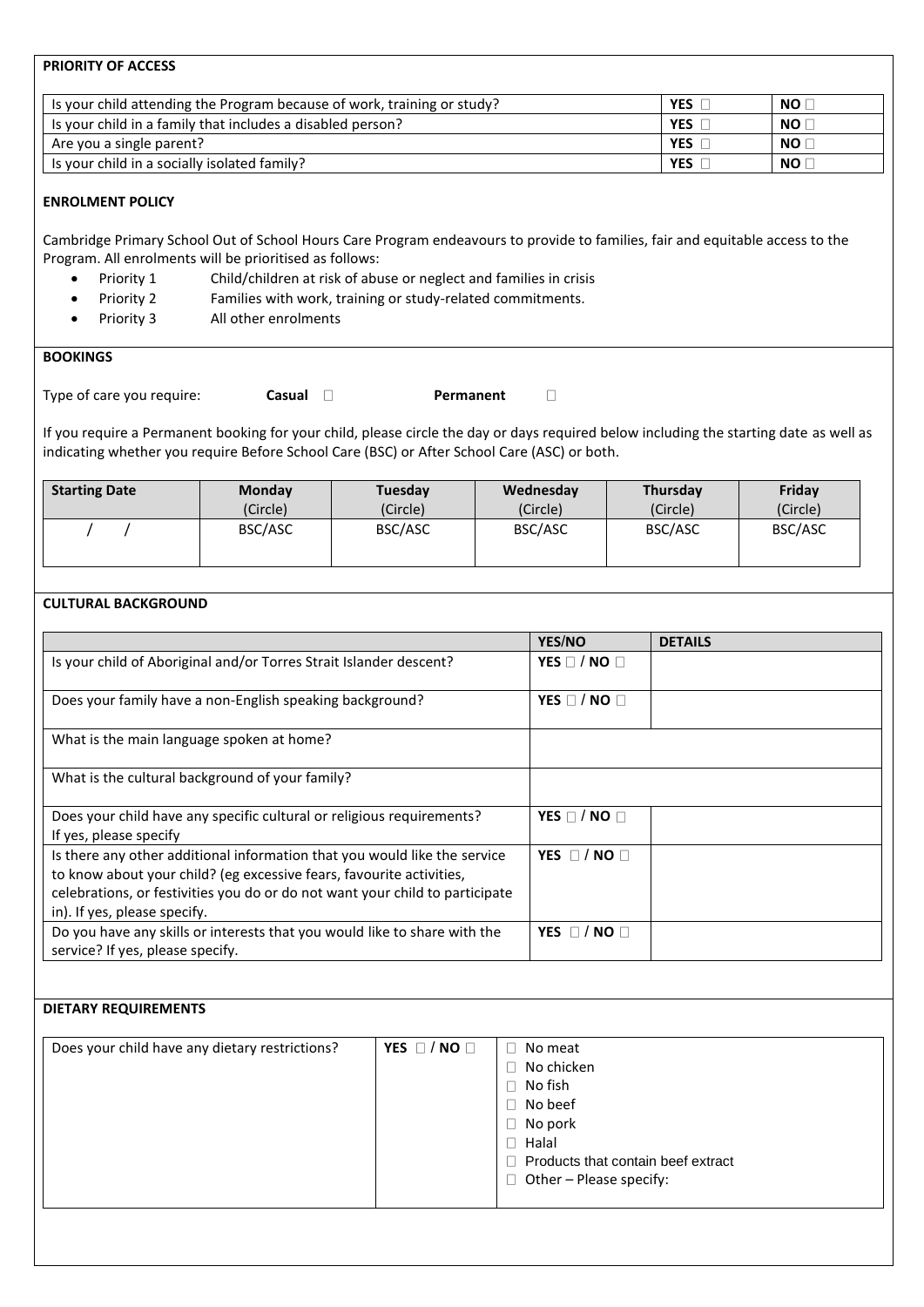| <b>MEDICAL AND HEALTH INFORMATION</b> |       |                                           |                                        |
|---------------------------------------|-------|-------------------------------------------|----------------------------------------|
| Doctor / Medical Service              | Phone |                                           | <b>Address</b>                         |
|                                       |       |                                           |                                        |
|                                       |       |                                           |                                        |
| Medicare No:                          |       |                                           | Are you a member of an Ambulance Fund? |
|                                       |       | YES $\Box$ / NO $\Box$                    |                                        |
|                                       |       | If yes, please provide your Ambulance No. |                                        |

#### **Medical Report**

Please indicate if applicable to your child

| <b>Medical Condition</b>                               | YES/NO                 | <b>DETAILS</b>                                                                                                           |
|--------------------------------------------------------|------------------------|--------------------------------------------------------------------------------------------------------------------------|
| Anaphylaxis                                            | YES $\Box$ / NO $\Box$ |                                                                                                                          |
|                                                        |                        |                                                                                                                          |
| <b>Allergies</b>                                       | YES $\Box$ / NO $\Box$ |                                                                                                                          |
|                                                        |                        |                                                                                                                          |
| Asthma                                                 | YES $\Box$ / NO $\Box$ |                                                                                                                          |
|                                                        |                        |                                                                                                                          |
| <b>Developmental Delay or Disability</b>               | YES $\Box$ / NO $\Box$ |                                                                                                                          |
| including intellectual, sensory or physical impairment |                        |                                                                                                                          |
| Other Condition e.g. Diabetes, Grommets, Epilepsy,     | YES $\Box$ / NO $\Box$ |                                                                                                                          |
| etc.                                                   |                        |                                                                                                                          |
|                                                        |                        | * Management plans/procedures for each medical condition, as well as any relevant medication, MUST BE PROVIDED, prior to |
| your child first attending.                            |                        |                                                                                                                          |

#### **Medication**

| Does your<br>child have prescribed medication :<br>rthat needs to | <b>YES</b><br><b>NO</b> | <b>TAILS</b><br>DF |
|-------------------------------------------------------------------|-------------------------|--------------------|
| be administered :                                                 |                         |                    |

#### **Please note that a Medication Form needs to be completed daily at the Program by the parent/guardian.**

#### **Immunisation**

| Has your child been immunised?                                                                                                                                                                                                                                            | $\sqrt{}$ NO $\Box$<br><b>YES</b> |
|---------------------------------------------------------------------------------------------------------------------------------------------------------------------------------------------------------------------------------------------------------------------------|-----------------------------------|
| As part of the enrolment process, the Program needs to sight these immunisation records. Do you give<br>permission for your child's immunisation records held by Cambridge Primary school to be accessed by<br>Cambridge Primary School Out of School Hours Care Program? | YES $\Box$ / NO $\Box$            |

#### **PHOTOGRAPHY AND IMAGES**

There are times when the school or external agencies use photographs/ images of students and their work. This may include use in presentations, the school website, displays, posters, school signage, school publications, newsletters, local media publications and for promotional purposes.

- $\Box$ I **give** permission or my child to have their photo take for the purposes of observations and other service and programming related activities.
- $\Box$ I **give** permission for my child to have his/her photograph taken and possibly published by the school and/or medial in relation to Cambridge Primary School activities whilst he/she is a student at this school.
- $\Box$ I **give** permission for my child to have his/her image published on the Cambridge Primary School Facebook page.
- $\Box$ I **do not give** permission for my child to have their photo taken.

## **SUNSMART**

Sunsmart recommends that all early childhood education, care service and schools implement a SunSmart policy to ensure a healthy UV exposure balance.

| I give permission for educators / staff to assist my child to develop independent, self-help skills by applying   YES $\Box$ / NO $\Box$ |  |
|------------------------------------------------------------------------------------------------------------------------------------------|--|
| the service provided SPF 30 or higher broad spectrum sunscreen to all exposed parts of their own skin                                    |  |
| including their face, neck, ears, arms and legs. (Recommended from 3+ years.)                                                            |  |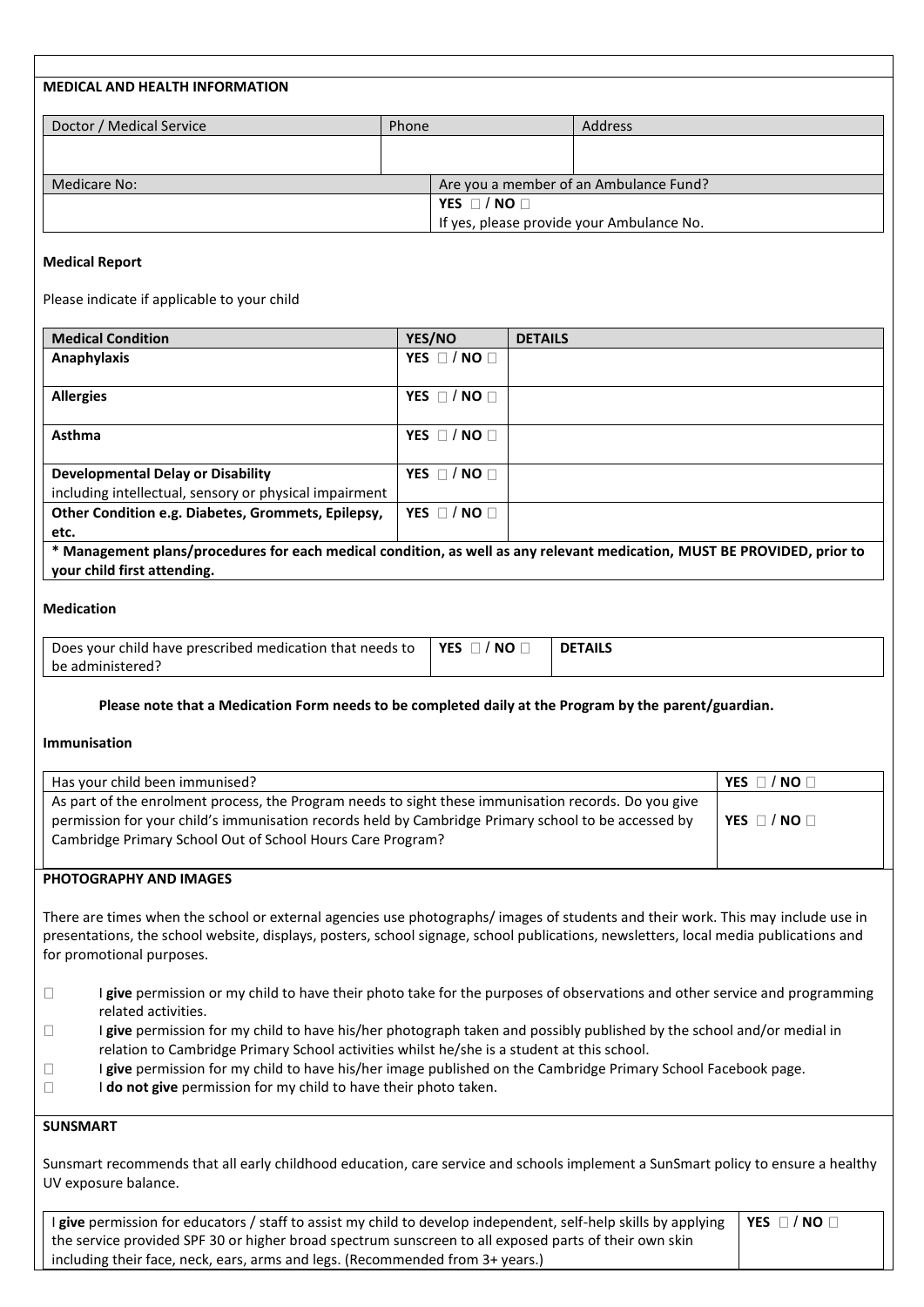#### **MEDICAL CONSENT STATEMENT**

- I authorise the nominated supervisor, educator or approved provider to provide any required first aid and to facilitate medical attention in the event of an emergency. I give permission for staff to obtain any medical, hospital and ambulance service in the case of an accident or emergency involving my child and accept responsibility for payment of all expenses associated with such treatment. I understand every effort will be made to contact me in the event of any illness or incident (Reg. 161).
- On enrolling my child I understand the service is unable to care for children who are sick or who have a contagious illness. I further acknowledge a medical clearance may be necessary before my child is able to return.
- I understand legislation requires the service to hold generic medication for anaphylaxis and asthma emergencies. This medication can be administrated to my child in an emergency. (Education & Care Services National Regulations 2011, Reg 94).
- I understand the service is unable to administer medication unless it is in its original container with the dispensing label attached listing the child as the prescribed person, and the dosage to be given. This includes prescribed (e.g. antibiotics) and non- prescribed medication (e.g. paracetamol).
- Prescribed medication, including asthma and anaphylaxis, will only be administered when it is accompanied by written instructions from the child's medical practitioner, is in the original container and the service medication form is completed.
- I agree to complete the service medication form detailing the dose, time and date of last does of any medication given to my child so as to reduce the risk of overdosing.
- I give permission for first aid qualified staff to administer first aid and/or medication to my child as required.

#### **PRIVACY NOTIFICATION**

Cambridge Primary School Out of School Hours Care Program is collecting the personal/health information required on this form as per accreditation requirements.

This personal / health information will be solely used by the Program and the Family Assistance Office (where the family applied for child care subsidy). This information shall remain private and confidential within the Program and will only be disclosed to other persons or agencies as consented to by the authorised parent/guardian or in an emergency situation.

The applicant understands that the personal / health information provided is for the Program's accreditation requirements and that they may apply in writing to the Program for access and / or amendment of the information.

#### **Parental / Guardian Consent**

I consent to the personal / health information collected on this form and advise that all emergency contacts listed have been notified and have given permission for their details to be provided.

## **PARENTAL / GUARDIAN DECLARATION**

- I approve of my child's involvement in the Cambridge Primary School Out of School Hours Care Programs.
- I agree that the Program and staff **are to be free and clear of all responsibility whatsoever** for accident / illness, damage, theft of clothing or valuables during my child's participation in any activities involved in the Program.
- I agree to pay for the days I have booked and understand that cancellations must be received prior to **10.30am** for After School Care and by **8.30am** for Before School Care.
- I agree to pay an additional **non-cancellation fee** if notification is not received for days where care is not required.
- I agree that the information on this form **is correct** to the best of my knowledge.
- I am aware that the **Outside of School Hours Care Policy and Program** parent handbook is available on the Cambridge Primary School website.
- I consent to the personal / health information collected on this form and advise that all emergency contacts listed have been notified and have given permission for their details to be provided.
- I agree to the details outlined in the **Medical Consent Statement.**
- I agree to the details outlined in the **Privacy Notification**.

| SIGNED:<br>$\overline{\phantom{a}}$ |                   | Date: |  |
|-------------------------------------|-------------------|-------|--|
|                                     | Parent / Guardian |       |  |
|                                     |                   |       |  |